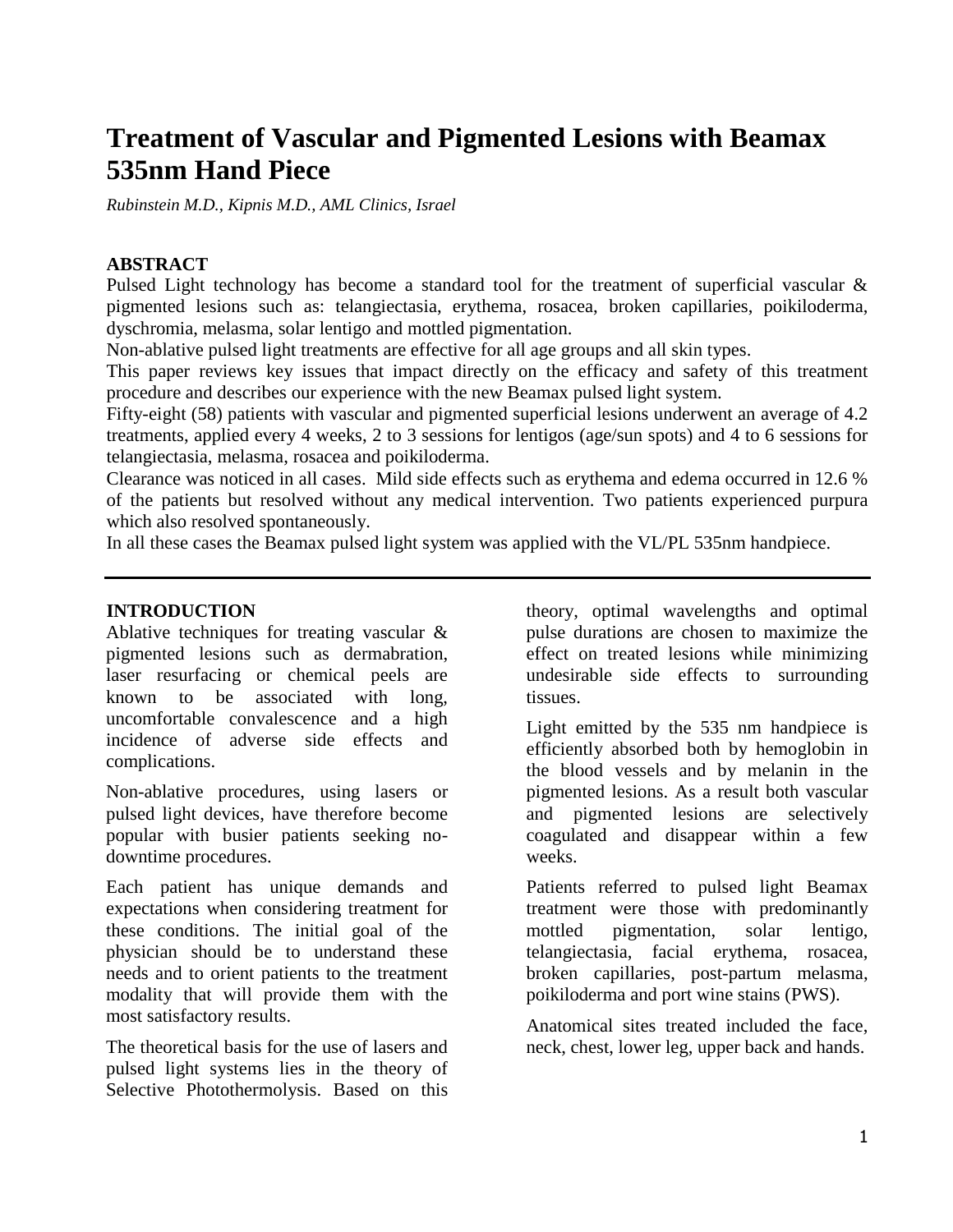# **MATERIALS AND METHODS**

The system used in this study was the Beamax intense pulsed light system with:

- Long pass filter of 535 nm (VL/PL hand piece)
- Spot size of  $6.4 \text{ cm}^2$
- Fluence range from: 5 to 20 J/cm<sup>2</sup>
- Pulse durations: 10, 12 and 15 msec.

Treatments were conducted at two sites of the American Laser Clinics from

October 2005 to July 2006. Fifty eight (58) subjects aged 24 to 66 (average age 30.1), 42 females and 16 males, with skin types I-V were subjected to an average of 2 to 6 treatments sessions, depending on the lesion type, spaced 4 weeks apart.

Subjects returned 48 hours after each treatment to assess immediate effects and any potential complications. Three months after the last treatment subjects returned for a follow-up visit to evaluate final results and patient satisfaction with the procedure.

Subjective skin lesions clearance percentage was assessed by the physician by comparing pre- and post-treatment photographs while patients evaluated their results by assigning a grade of 1 to 5: 1 indicating no result and 5 indicating a very good result.

Prior to treatment, patients filled out a medical history form and were questioned to rule out any contraindication to pulsed light treatment. Contraindications include tanning of the area within the past 3-4 weeks, use of Accutane within the past 6 months, history of hypertrophic scarring or keloid formation and any skin condition or medications with sensitivity to light. A history of herpes requires use of prophylaxis prior to treatment.

A test spot was first performed on the targeted area to determine optimal fluence and pulse duration parameters that would usually result in immediate darkening of the lesion with slight erythema and edema surrounding the lesion.

For darker skin types (IV-V) a waiting period of 24-48 hours is recommended to avoid an unexpected delayed response. Once optimal treatment parameters were determined, two passes were performed over the treatment area, apart from the neck and chest areas where treatment was limited to a single pass per session. Full face patients were offered topical anesthesia based on their response to the test spots. Cooling of the skin during treatment was maintained with cold, transparent ultrasound gel or with a flow of cold air (Zimmer, Germany). In patients with predominantly vascular lesions it may be preferable not to cool the area in order to avoid vasoconstriction of the targeted blood vessels. For the same reason the light guide should be floated gently over the skin, without any pressure. Following the procedure it is recommended to cool the area well for 10-15 minutes in order to avoid adverse effects.

With darker skin patients the second pass was sometimes performed with the 580nm skin rejuvenation hand piece since longer wavelengths are less aggressive to dark skin.

Pigmented lesions should darken almost immediately in most of the cases and will exfoliate within a few days. Vascular lesions will shrink immediately and look lighter afterwards.

The parameters most commonly used for the test and treatment procedures and for the different Fitzpatrick skin types are listed in tables (1) and (2). It is generally recommended to perform the first session with somewhat lower settings and to gradually increase the settings from session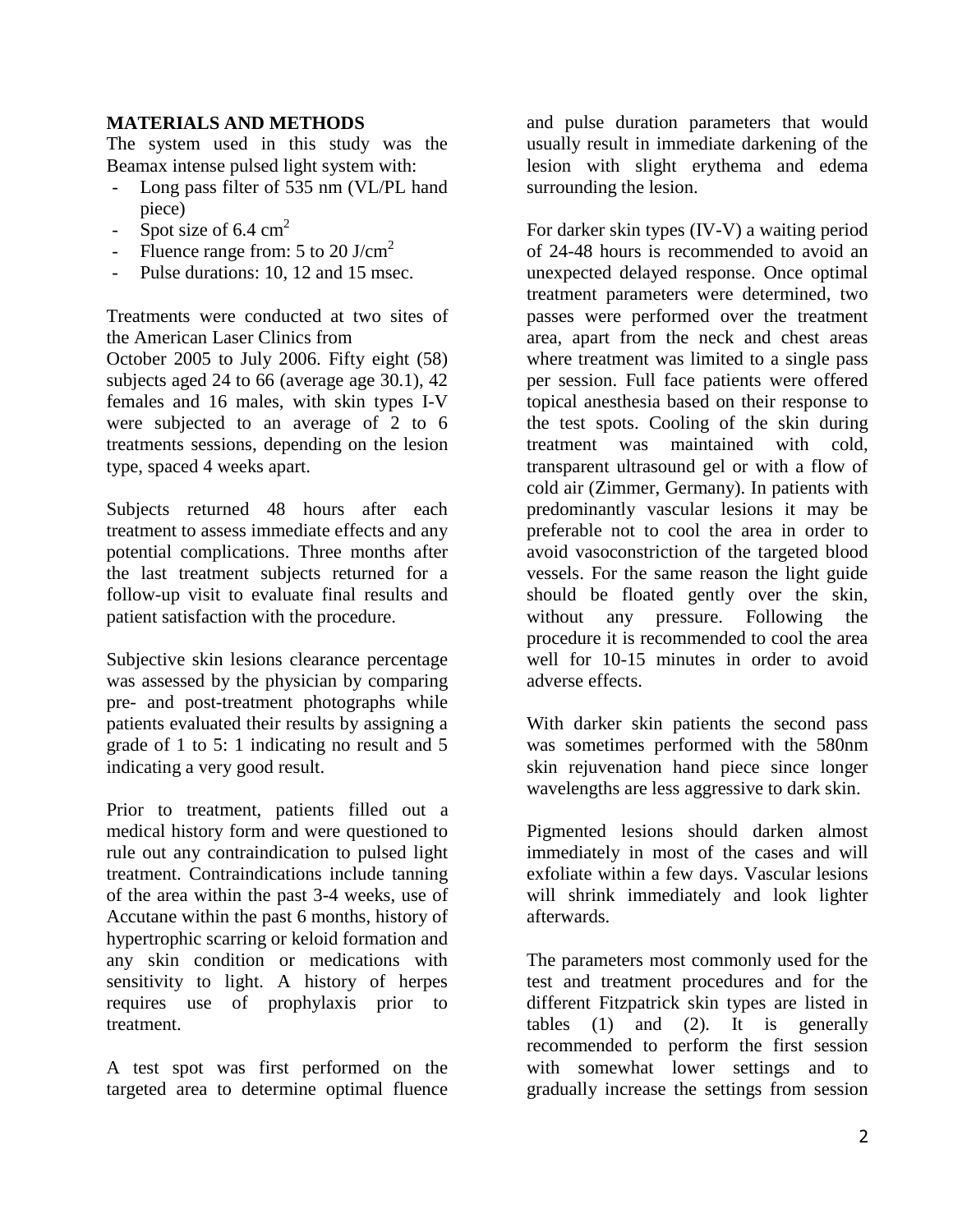to session, based on individual patient response.

# **Table 1. Test Protocol**

| Fitzpatrick | Hand                    | Pulse              | Fluence                      | No. of                      |
|-------------|-------------------------|--------------------|------------------------------|-----------------------------|
| Skin Type   | Piece<br>(nm)           | Duration<br>(msec) | (J/cm <sup>2</sup> )         | <b>Pulses</b>               |
| $I-III$     | VL/PL<br>535-<br>950 nm | $10-12$<br>msec    | $10-12$<br>J/cm <sup>2</sup> | $\mathcal{D}_{\mathcal{L}}$ |
| <b>IV-V</b> | VL/PL<br>535-<br>950 nm | 15 msec            | $6 - 8$<br>J/cm <sup>2</sup> | <b>ONE</b><br><b>PASS</b>   |

#### **Figure 1. Telangiectasia**



# **Figure 2. Broken Capillaries**



#### **Figure3. Melasma on a 24 female patient**

*Before 2 Months after 3 treatments*



#### **Table 1. Treatment Protocol**

| Fitzpatrick<br>Skin Type | Hand<br>Piece<br>(nm)   | Pulse<br>Duration<br>(msec) | Fluence<br>(J/cm <sup>2</sup> ) | No. of<br>Pulses            |
|--------------------------|-------------------------|-----------------------------|---------------------------------|-----------------------------|
| $I-III$                  | VL/PL<br>535-<br>950 nm | $10-12$<br>msec             | up to 15<br>J/cm <sup>2</sup>   | $\mathcal{D}_{\mathcal{L}}$ |
| <b>IV-V</b>              | VL/PL<br>535-<br>950 nm | 15 msec                     | up to $13$<br>J/cm <sup>2</sup> | <b>ONE</b><br><b>PASS</b>   |

\*On the neck and chest only one pass is indicated.

Pulse durations should generally be set as short as possible, pending determination of patient's skin response. Short pulses are more effective but also more aggressive to the skin so with darker skin types there is usually a need to use longer pulses in order to avoid adverse effects.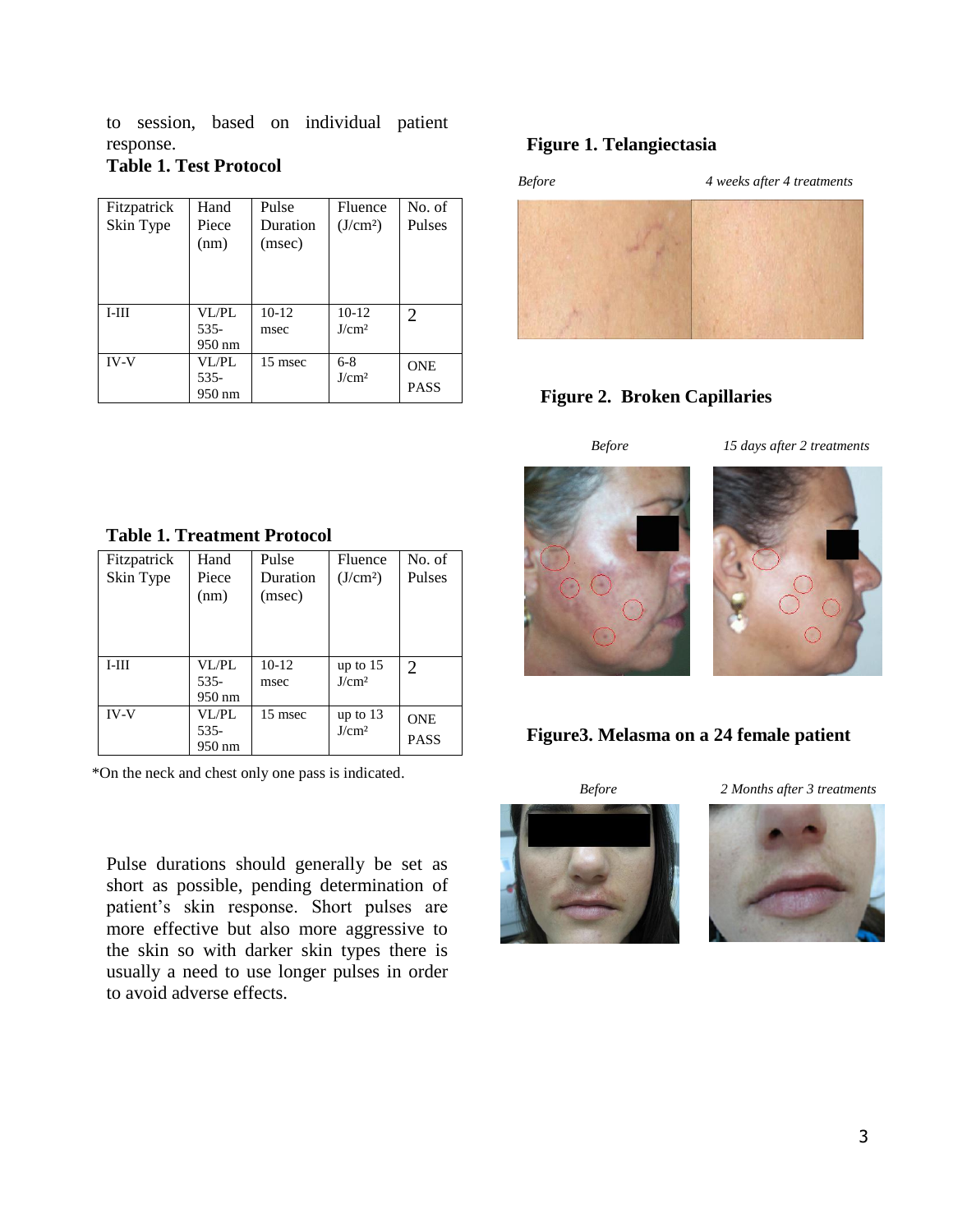# **RESULTS**

# **Vascular lesions**

On the majority of patients (72%) a subjective skin lesions clearance rate of between 50% to >75% was assigned by the treating physician.

Two patients with telangiectasia and PWS experienced purpura that resolved without any intervention 2 months after the last procedure.

# **Pigmented lesions**

On the majority of patients (76%) a subjective clearance rate between 50% to >75% was assigned by the treating physician.

These results were in line with expectations based on published results on the use of pulsed light for the treatment of vascular and pigmented lesions. In some patients results were above expectation possibly due to a new Pulse Form technology incorporated in the Beamax system.

Adverse effects, mostly crusting, were minimal (2.4% of the patients) and resolved spontaneously within a few days. No hypoor hyper-pigmentation complications occurred. Two patients experienced purpura which resolved without any intervention.

# **CONCLUSIONS**

Our clinical results with the Beamax system are in line with previous publications describing the use of intense pulsed light in the treatment of superficial vascular & pigmented lesions. The first such publication by Bitter PH (2000), reported results on all aspects of photodamage including irregular pigmentation and telangiectasia. The author achieved visible improvement in more than

90% of subjects with minimal downtime and no scarring. 88% of subjects were satisfied with the overall results of their treatments.

As first published by Schroeter and Neumann in 1998 and confirmed by Angermeier in 1999 and Bjerring in 2001, intense pulsed light is a useful treatment for facial telangiectasia. These researchers reported excellent grade of clearance, which was above 90%, minimal side effects and no downtime.

Weiss RA et al (2002) reported long term follow up results on 80 patients treated by intense pulsed light (IPL) during the period 1996 to 1997. At 4 years following initial treatment, telangiectasia was improved in 82% of subjects, while pigmentation remained improved in 79%.

The high measure of patient satisfaction, as found in our own study, was also noted by Fodor L. et al (2004) who reported good to very good results in 93.1% of their patients.

In our experience the new Beamax system demonstrates similar clinical efficacy and safety in reducing pigmented sun damage and vascular irregularities.

A great deal of experience is required when using pulsed light technology. Proper patient selection and critical diagnostics serve to keep the adverse effects of the treatment to a minimum. Both patients and physicians should define realistic expectations for this treatment modality. While highly effective for epidermal dyschromia and superficial vascular lesions (capillary), patients seeking remedy for deeper lesions should consider more aggressive procedures such as lasers, plastic surgery or sclerotherapy.

Alternatively, a combination of pulsed light and dermabrasion for pigmented lesions may allow satisfactory results for these patients while still maintaining the advantage of a nodowntime, low-risk procedure. For superficial vascular lesions patients may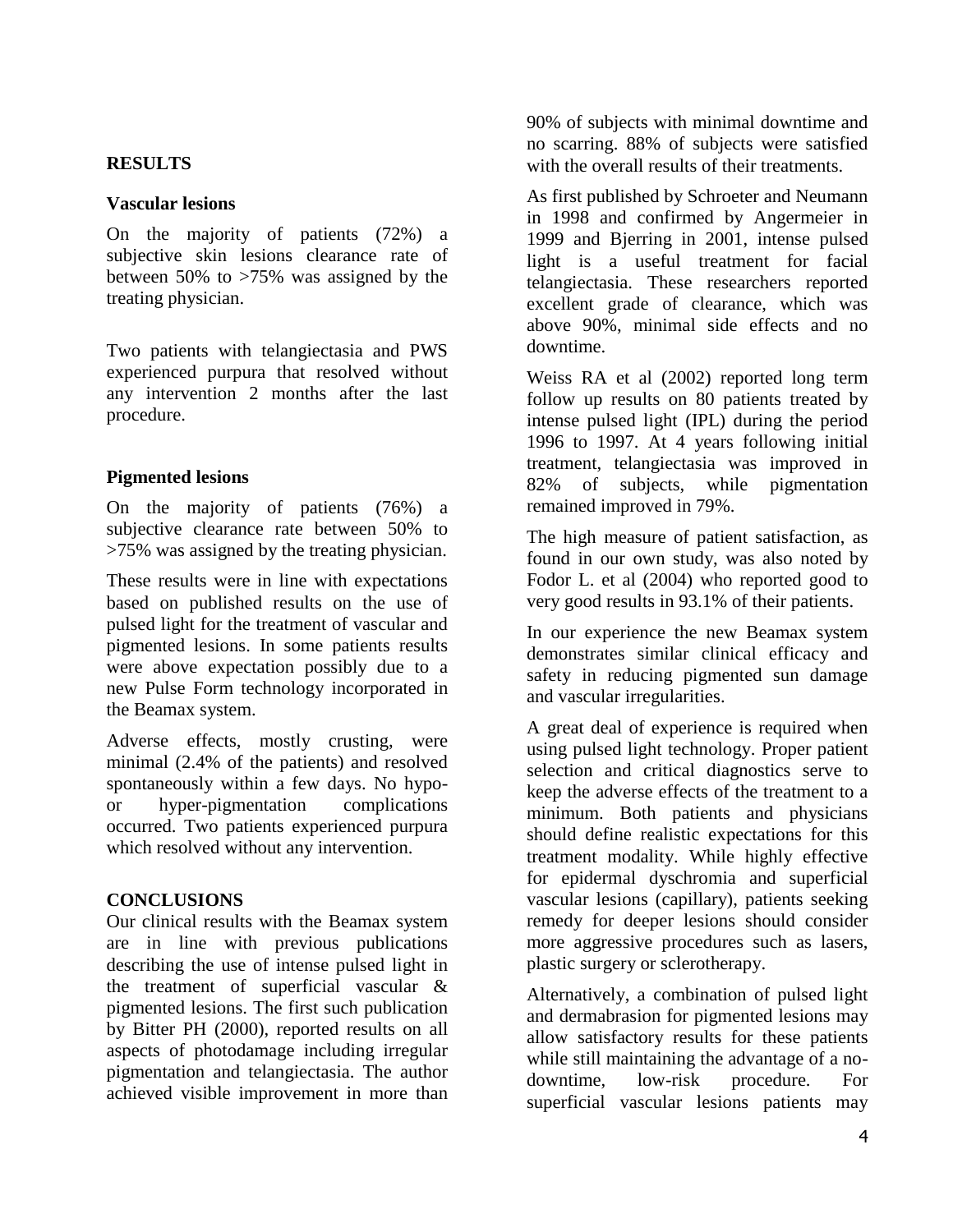benefit from a combination of pulsed light therapy and sclerotherapy.

#### **REFERENCES**

- 1. Angermeier MC: Treatment of facial vascular lesions with intense pulsed light. J Cutan Laser Ther 1:95, 1999.
- 2. Bitter PH: Noninvasive rejuvenation of photodamaged skin using serial, full-face intense pulsed light treatments. Dermatol Surg. 2000 Sep;26(9):835-42; discussion 843
- 3. Bjerring P, Christiansen K: Intense pulsed light source for treatment of small Melanocytes nevi and solar lentigines Cutan Laser Ther. 2000 Dec;2(4):177-81.
- 4. Clinical improvement of solar lentigines and ephelides with an intense pulsed light source. Dermatol Surg.2002 Jun;28(6):504-8.
- 5. Dover JS, Sadick NS, Goldman MP: Role of lasers and light sources in the treatment of leg veins. Dermatology Surgery – Vol 25, No 4, April 1999
- 6. Dierickx CC, Anderson RR: Visible light treatment of photoaging. Dermatol Ther. 2005 May-Jun;18(3):191-208
- 7. Fodor L, Peled IJ, Rissin Y, Ramon Y, Shoshani O, Eldor L, Gaiman A, Ullmann Y: Using intense pulsed light for cosmetic purposes: our experience. Plast Reconstr Surg. 2004 May;113(6):1789-95
- 8. Goldberg DJ, Cutler KB: Nonablative treatment of rhytids with intense pulsed light. Lasers Surg. Med. 2000;26(2):196-200.
- 9. Goldman MP, Fitzpatrick RE: Laser treatment of cutaneous vascular lesions In; Cutaneous laser surgery: The art and science of selective photothermolysis.  $2<sup>nd</sup>$  ed. Mosby: St Louis, 1999.
- 10. Kirsch N: Telangiectasia and electrolysis (letter). J Dermatology Surg Oncol 10:9,1994
- 11. Kligman DE, Zhen Y: Intense pulsed light treatment of photoaged facial skin. Dermatol Surg. 2004 Aug;30(8):1085-90
- 12. Laury D: Intense pulsed light technology and its improvement on skin aging from the patients' perspective using photorejuvenation parameters. Dermatol Online J. 2003 Feb;9(1):5
- 13. Negishi K et al: Photorejuvenation for Asian skin by intense pulsed light. Dermatol. Surg. 2001 Jul; 27(7):627-31; discussion 632.
- 14. Bjerring P: Medical Laser Application, Vol 19, No 4, Dec 2004, pp. 186-195(10). Urban & Fischer.
- 15. Ross EV, Smirnov M, Pankratov M, Altshuler G: Intense pulsed light and laser treatment of facial telangiectasias and dyspigmentation: some theoretical and practical comparisons. Dermatol Surg. 2005 Sep; 31(9 Pt 2):1188-98.